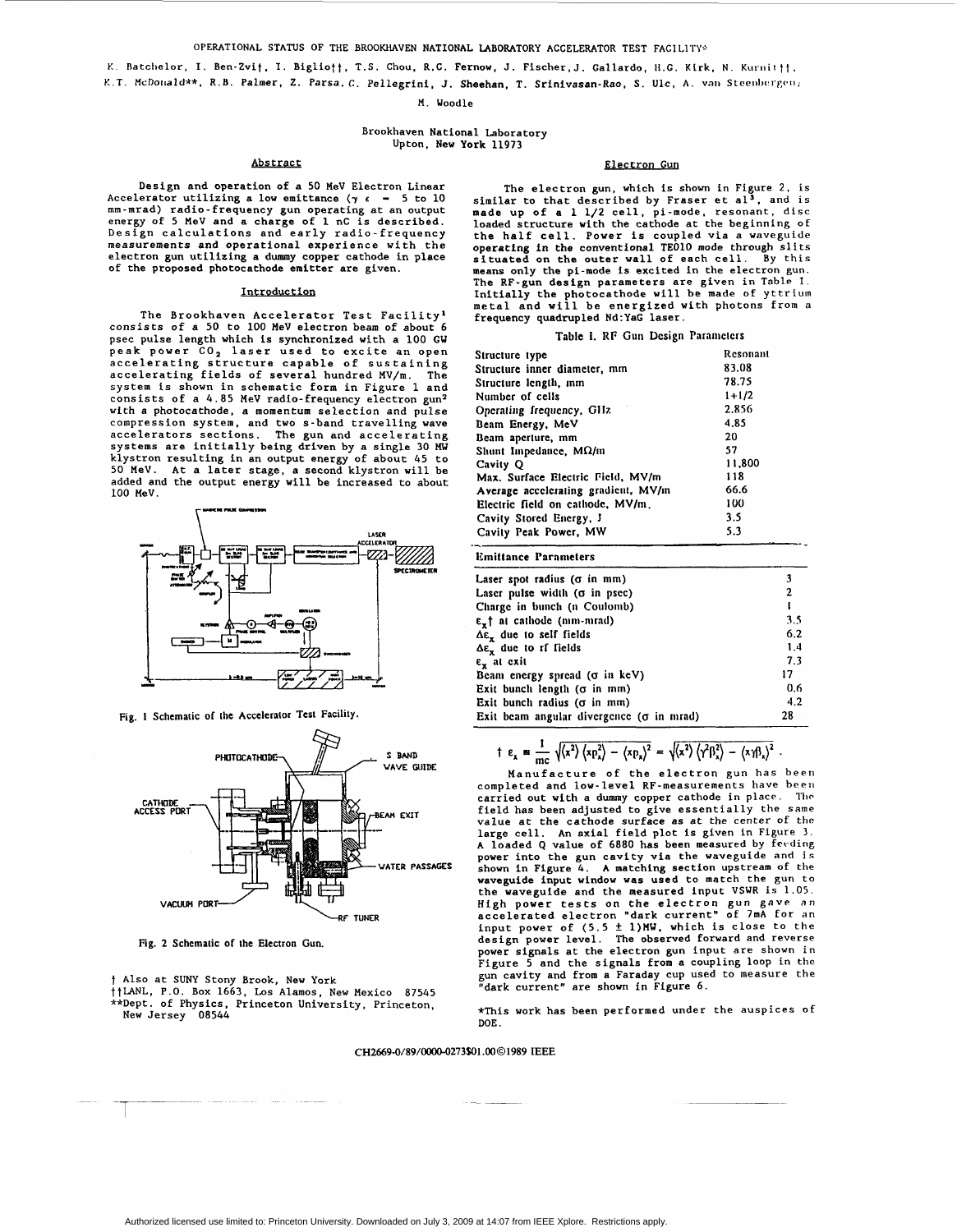<span id="page-1-0"></span>

Fig. **3** Axial Electric Field Plot for the Electron Gun.



Fig. 4 A plot of the electron gun with power fed in through the waveguide.



Fig. 5 Forward and Reverse power at the input to the gun.



Fig. 6 Gun cavity signal and Faraday cup signal measured into *500.* 

# The Injection System

The injection system is designed with three principle features in mind: a) convenient access to the photocathode within the RF-gun; b) magnetic compression of the electron bunch length; and c) momentum selection to allow the RF-gun to run with a thermionic cathode. All of these objectives are satisfied by basing the injection line on a system of magnetic achromatic double bends with a horizontal slit situated between the the two dipoles at the point of maximum dispersion (see Figure 7). The system will allow for a injection momentum selection of 0.1 %.



Fig. 7 Schematic of the Injection System.

The initial quadrupole triplet has the function of capturing a rapidly diverging beam (up to  $1 \sigma = 28$  mrad) and bringing the electron beam to a double waist at the momentum slit. Because of the mirror symmetry, a double waist at the slit ensures a minimizing of the second-order geometric aberations through the double bend.

The quadrupole triplet following the double bend will provide for the proper matching of the electron beam into the the linac accelerating sections.

A detailed study of the higher-order effects of the magnetic elements in the injection line is reported in another paper at this conference'.

# Accelerator Systems

The linac, consists of two, **2/3** pi-mode, disc loaded, travelling wave sections each 3.05 meters long, excited by a single XK5 klystron capable of delivering about 30 MW of peak power at a frequency of *2856* **MHz** with a pulse duration of *6* psec.

The RF frequency is derived from a 40.8 Mllz oscillator which is also used to synchronize the laser systems used for photocathode excitation and experimental timing. A phase locked oscillator operating at the 70th harmonic is used to drive a series of solid state and'triode amplifier stages to obtain the 1 KW of drive power for the klystron. Temperature control of the RF- components and a slowphase servo system is used to lock the RF-accelerating<br>voltage to the laser systems. The RF systems are designed to run at repetition rates up to 6 Hz which limits the thermal gradients in the system. Power is fed from the klystron through a vacuum waveguide system using high power hybrid junctions and phase shifters to set the correct RF-phase and amplitude for acceleration (see Figure *8).* Power measurements are made with directional couplers and pumping is achieved via ion pumps connected to waveguide vacuum ports.